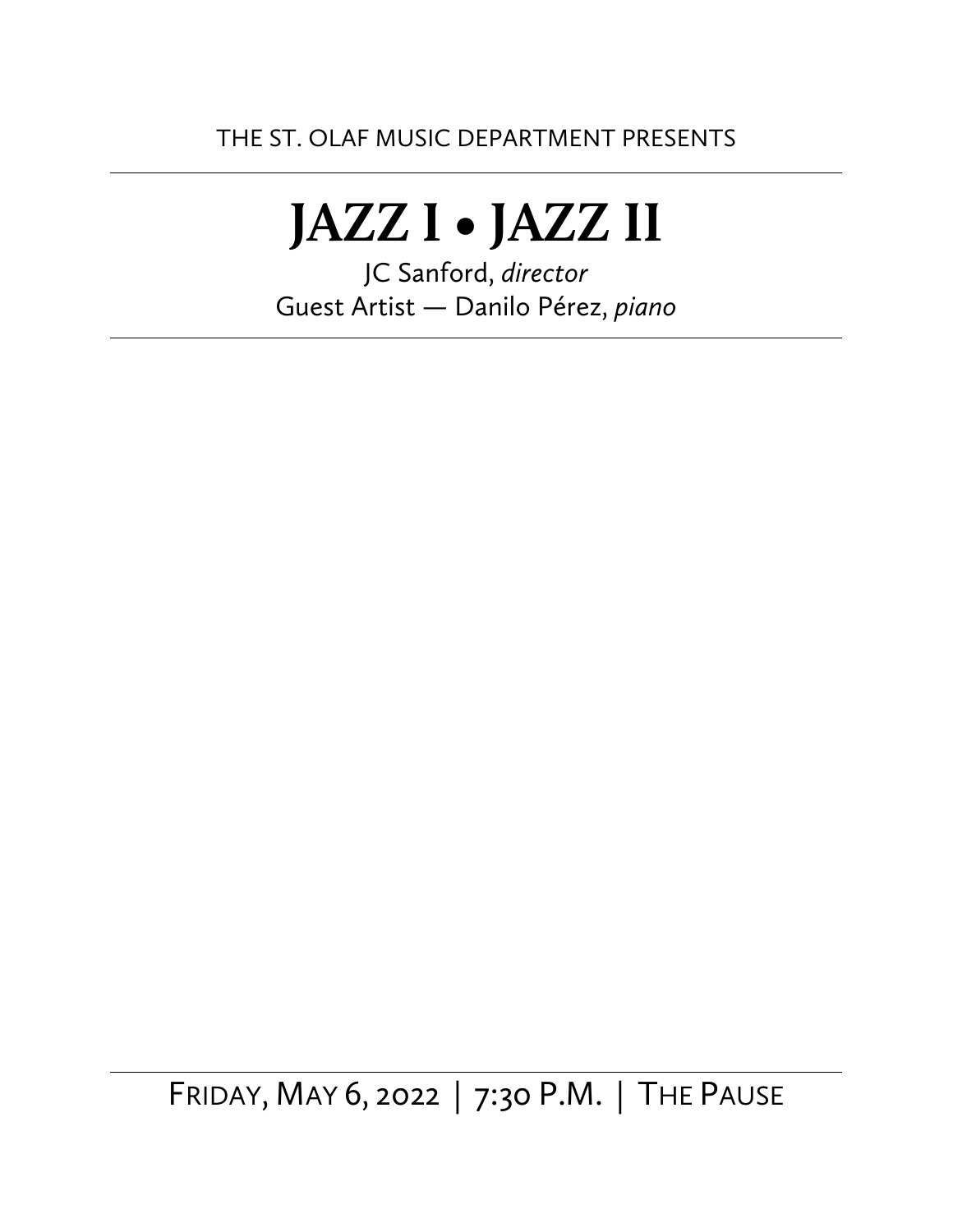|                                                | JAZZ II                                                                                                                                  |                                                                                                                                                                                  |
|------------------------------------------------|------------------------------------------------------------------------------------------------------------------------------------------|----------------------------------------------------------------------------------------------------------------------------------------------------------------------------------|
| <b>Second Line</b>                             | Tarkel Price, trombone • Noah Schilbe, tenor sax • Nick Jensen, tenor sax • Anna Severtson, piano                                        | Traditional                                                                                                                                                                      |
| <b>Miss Fine</b>                               | Zac Carlson, trumpet                                                                                                                     | Oliver Nelson                                                                                                                                                                    |
| <b>Drippin' and Tippin'</b> — World Premiere   | Rowan Wilson, trombone . Daniel Cuesta, bari sax . Will Selkey, bass . Sam Morton, trumpet . Dante Natal, drums                          | Sam Morton '25                                                                                                                                                                   |
| To You                                         | Anna Severtson, piano · Gavin Groshel, trombone                                                                                          | Thad Jones                                                                                                                                                                       |
| Cute                                           | Dante Natal, drums                                                                                                                       | Neal Hefti                                                                                                                                                                       |
| <b>Everything Happens to Me</b>                | Danilo Pérez, piano                                                                                                                      | Dennis/Adair, arr. Danilo Pérez/JC Sanford                                                                                                                                       |
|                                                | JAZZ I                                                                                                                                   |                                                                                                                                                                                  |
| <b>Back to the Apple</b>                       | Peter Wilson, piano · Zach Buerger, tenor sax · Connor Bitterman, trumpet                                                                | Frank Foster                                                                                                                                                                     |
| On Foot - World Premiere                       |                                                                                                                                          | Jack Schabert '24<br>Peter Wilson, <i>piano</i> • Jake Dreifort, <i>trombone</i> • Grant Beilke, <i>bari sax</i> • Devonte Merrick, <i>trumpet</i> • Jack Schabert, <i>drums</i> |
| We Ruined the Zoom - World Premiere Commission | Bobby Bellairs, alto sax · Frankie Munson, trombone                                                                                      | Erica Seguine                                                                                                                                                                    |
| <b>Selection TBA</b>                           | Danilo Pérez, piano                                                                                                                      |                                                                                                                                                                                  |
| Fronteras (Borders) Suite: Adrift              | Danilo Pérez, piano<br>Grace Alexander, violin • Jake Gesell, viola • Hayley Currin, cello • Jack Schabert, drums • Emmy Erickson, voice | Danilo Pérez                                                                                                                                                                     |
| <b>Expeditions</b>                             | Danilo Pérez, piano                                                                                                                      | Danilo Pérez, arr. Bill Dobbins                                                                                                                                                  |
| <b>Across the Crystal Sea</b>                  | Connor Bitterman, trumpet · Jake Gesell, viola · Emmy Erickson, voice<br>Danilo Pérez, piano<br>Anson Martin, flugelhorn                 | Claus Ogerman, orch. Bill Dobbins                                                                                                                                                |
| Galactic Panama                                | Danilo Pérez, piano<br>Zach Buerger, tenor sax                                                                                           | Danilo Pérez, arr. Bill Dobbins                                                                                                                                                  |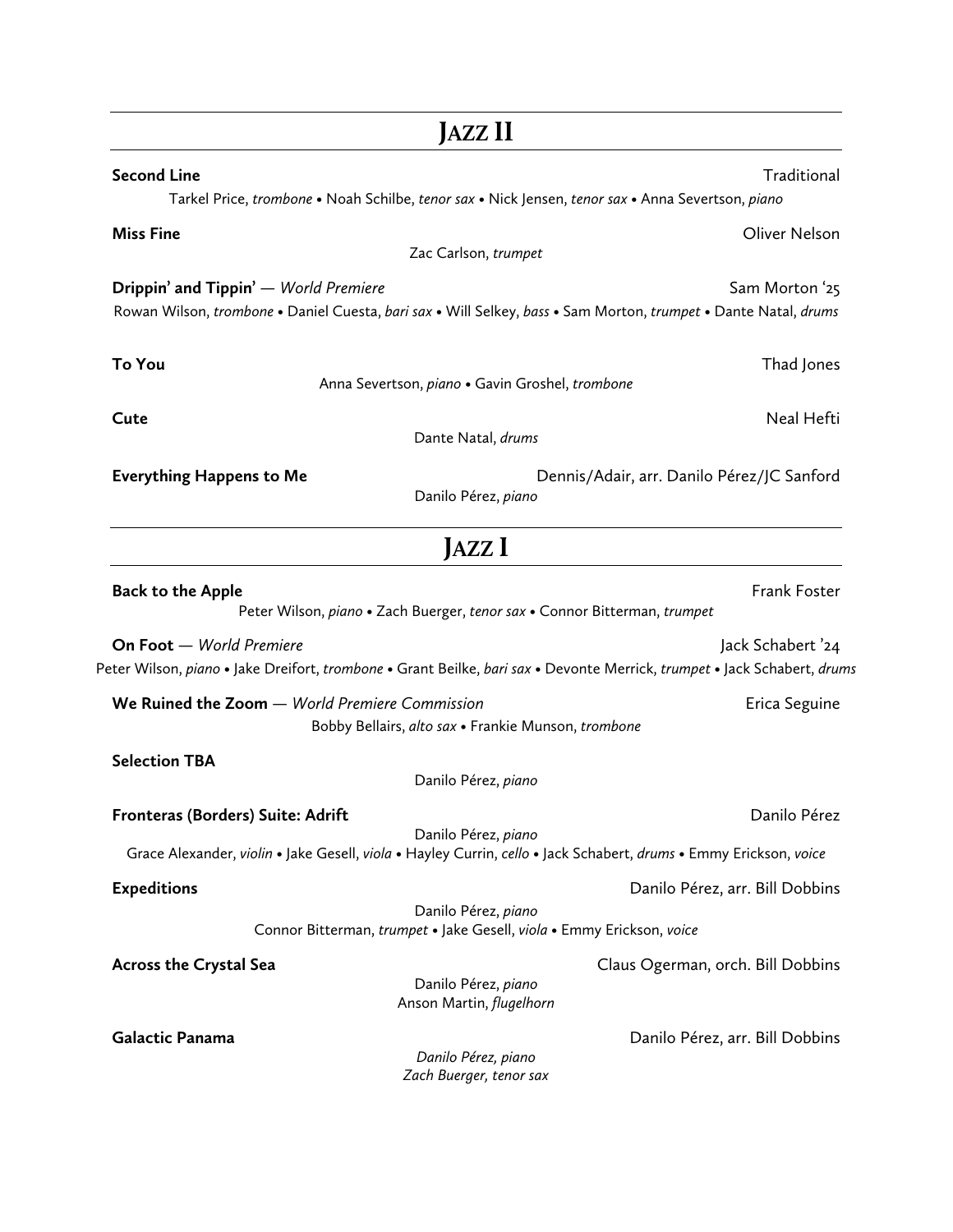# **ABOUT THE ARTISTS**

As a solo artist and as a collaborator with jazz giants from Dizzy Gillespie to Wayne Shorter, for over three decades Grammy® Award Winning Panamanian Pianist-Composer **Danilo Pérez** has been lauded as one of the most creative forces in contemporary music. With Jazz as the anchoring foundation, Pérez's Global Jazz music is a blend of Panamanian roots, Latin American folk music, West African rhythms, European impressionism – promoting music as a borderless and multidimensional bridge between all people.

Quickly established as a young master, he soon toured and/or recorded with artists such as Dizzy Gillespie United Nations Orchestra from 1989-1992, Jack DeJohnette, Steve Lacy, Lee Konitz, Charlie Haden, Michael Brecker, Joe Lovano, Tito Puente, Wynton Marsalis, Tom Harrell, Gary Burton, and Roy Haynes. In 1993, Pérez turned his focus to his own ensembles and recording projects, releasing several albums as a leader, earning Grammy® and Latin Grammy® nominations for Central Avenue (1998), Motherland (2000), Across The Crystal Sea (2008), and Providencia (2010). In 1996, he was signed by producer Tommy Lipuma to join the Impulse label and recorded Panamonk, a tribute to Thelonious Monk which according to DownBeat magazine is one of the most important piano albums in the history of jazz. Pérez's album Central Avenue, featured mejoranera music (a style of Panamanian folklore singing) and was chosen as one of the 10 best recordings across genres by TIME Magazine in 1998. A collaboration between Pérez and the prolific composer and arranger Claus Ogerman, 2008's Across The Crystal Sea was praised by The Guardian as, "So ultra-smooth it achieves something like a state of grace."

Pérez joined the Wayne Shorter Quartet in 2000 with John Patitucci and Brian Blade. This latest iteration from Shorter has been known as a unique and predominant force in improvisational music both at their historic live performances and on several recordings. In 2018 Blue Note records released the highly anticipated EMANON from the Wayne Shorter Quartet which won a Grammy® in the category of Best Jazz Instrumental album in 2019. For several years Pérez has also been touring with his trio – featuring Ben Street and Adam Cruz – and with Children of the Light, a collaboration with fellow Wayne Shorter Quartet members John Patitucci and Brian Blade. Mack Avenue released the Children of the Light album in 2015 to great critical acclaim. Pérez's current touring project, the Global Messengers, spreads the idea that music can serve as a natural remedy to unfortunate situations, providing an uplifting message, connection, and common ground. The ensemble features musicians from diverse cultural backgrounds, coming together to build community through music.

Pérez, who served as Goodwill Ambassador to UNICEF, has received a variety of awards for his musical achievements, activism and social work efforts. He is a recipient of the United States Fellowship 2018, and the 2009 Smithsonian Legacy Award. He currently serves as UNESCO Artist for Peace, Cultural Ambassador to the Republic of Panama, Founder and Artistic Director of the Panama Jazz Festival, and the Berklee Global Jazz Institute in Boston's Berklee College of Music.

**Erica Seguine** is a composer, arranger, conductor, pianist, and educator living in the NYC area. In 2011 she cofounded, with composer Shan Baker, their 21-musician ensemble, the Erica Seguine/Shan Baker Jazz Orchestra (ESSBJO.) Since then, they have performed over forty times around NYC. In addition to writing for and conducting the jazz orchestra, Erica is also a conductor with The D.O.M.E. Experience, a multimedia experience with dance, film, and studio orchestra, and has also conducted performances with Remy LeBoeuf's Assembly of Shadows, Meg Okura, and PJ Rasmussen's Boardwalk Big Band.

Erica's compositions/arrangements have also been performed by many other ensembles, including the Metropole Orchestra (The Netherlands), the Symphonic Jazz Orchestra, (Los Angeles) the Brilliant Corners Large Ensemble (Japan), the Millennium Jazz Orchestra (The Netherlands), the Zurich Jazz Orchestra (Switzerland), and many college ensembles. She received the 2013 BMI Foundation Charlie Parker Prize/2014 Manny Albam Commission for "The Ravine"/"...And the Tire Swing Keeps Spinning...", three ASCAP Foundation Herb Alpert Young Jazz Composer Awards, the 2014 ASCAP Foundation Johnny Mandel Prize for "Reel No. 1", three ASCAP Plus Awards, and was one of 8 selected internationally to be part of the 2012 Metropole Orchestra Arrangers' Workshop under Vince Mendoza, with Kurt Elling as soloist.

Erica loves to champion new music, particularly in the big band scene, and passes her knowledge on to her own composition and piano students, teaching private lessons as well as being a Women In Jazz Organization (WIJO) mentor.